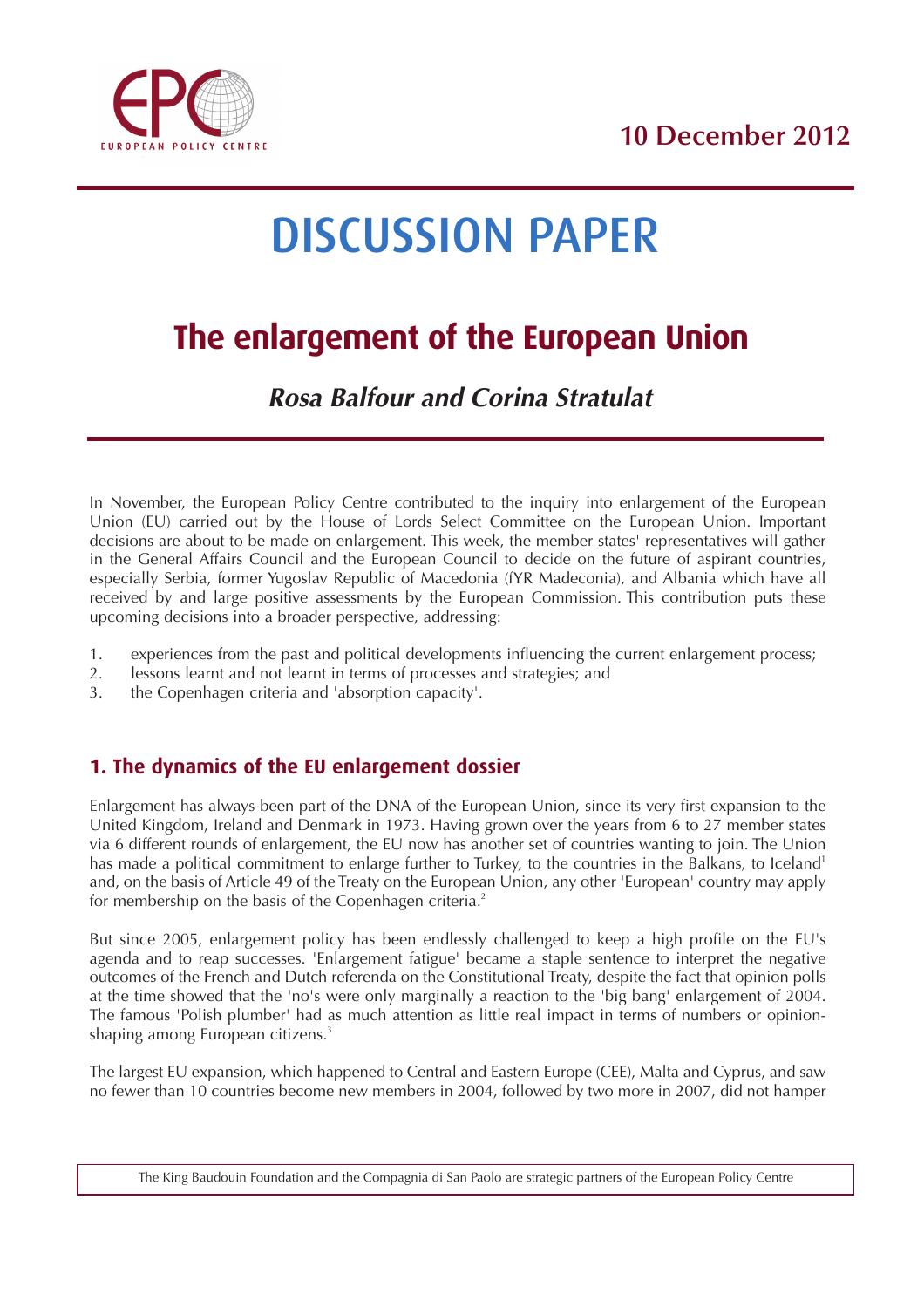the overall efficiency of EU decision-making either, not even during the five years in which it functioned on the basis of the Nice Treaty; the Lisbon Treaty was managed to be negotiated subsequently; and the new diversity within the Union was accommodated. Nonetheless, 'enlargement fatigue' has become a scapegoat for a range of deeper problems and stumbling blocks in the EU, giving a new understanding to the 'widening versus deepening' dichotomy which characterised the debate prior to the 2004 enlargement round. The accession of Bulgaria and Romania in 2007 is widely perceived as having been carried out too quickly and not preceded by adequate preparation, especially with regard to justice reforms and anticorruption policies. Five years into their membership, the two countries continue to be subject to the Cooperation and Verification Mechanism (CVM) – an unprecedented instrument created as a means to ensure the post-accession sustainability of specific EU-driven reforms in both cases. To date, recurrent problems with corruption, organised crime and the functioning of democratic institutions in Bulgaria and Romania fuel the EU's "enlargement blues"<sup>4</sup> but increasingly also mistrust among member states, as demonstrated, for instance, by the recent decision to link Bulgaria and Romania's entry into the Schengen area to their progress on the CVM.<sup>5</sup>

Similarly, developments in other 'new' member states have been the cause of preoccupation regarding the health of European democracy. By 2007, countries like Poland, Slovakia, Hungary, and the Czech Republic appeared to take a 'populist turn',<sup>6</sup> suddenly calling into question the hitherto linear reading of democratisation: which presumed a cumulative and irreversible progression of the CEE democracies from transition to consolidation. Fast-forwarding to the present day, against the backdrop of the crisis, the incidence of threats to the EU's democratic principles and values has increased, not only in the new, but also in the older member states. Indeed, these developments need not be interpreted as consequences of enlargement. Rather, they are a manifestation of a much broader set of dynamics which is having an impact on the enlargement process. This experience has led to refining the tools and policies the EU is pursuing in the Balkans, as the next section on lessons learnt will explain.

Other issues which have been affecting the enlargement process are related to the on-going economic crisis. On the EU side, with the future of the euro – and indeed of the Union – hanging in the balance, expansion features way down the list of priorities. If anything, enlargement is now more easily politicised in the national arena of the member states, where parties with an overall populist, Eurosceptic and anti-immigration discourse can harness social discontent in the currently difficult economic context to strengthen European citizens' uneasiness about the potential consequences of further EU widening.

In the Balkans, the story is analogous to the rest of Europe. Most Balkan countries were hard hit by the economic woes in the Union – the region's main trading and investment partner. Before the crisis the Balkans growth rates stood at about 5-6%, while in 2012 they are closer to 1%.<sup>7</sup> With high unemployment rates, decreasing European investment flows, declining remittances, and the exposure of the region to Greece's travails and to a troubled banking sector (half the banks of the Balkans are controlled by Greek and Italian banks)<sup>8</sup>, the goal of EU membership has been losing lustre among people<sup>9</sup> and seems to be breeding populist – rather than pro-European or reformist – politicians in the Balkans (as seen recently in Serbia).

In this sense, rather than undermining the convergence narrative between the EU and the Balkans, these developments test the model – not unequivocally exemplary – that the Union is exporting to the region.<sup>10</sup> They also foster the Balkan's image problem among member states, which was initially created by the particularities of the region, and was already playing a role in curbing the EU's appetite for expansion before the crisis. Anxieties related to security, unresolved statehood issues and domestic ethnic, political and economic tensions in the Balkans are at least partly responsible for the member states' 'wait and see' or 'go slow' approach to further enlargement. They have also exposed the limits of the Union's transformative power. Unlike in the economic field, the EU had no predefined recipe on how to deal effectively with the war legacies of the Balkan region. Sticky internal/bilateral issues have earned the Balkan aspirants the label of 'difficult cases', and continue to push the European Commission to resort to much ingenuity in order to keep the process going. $11$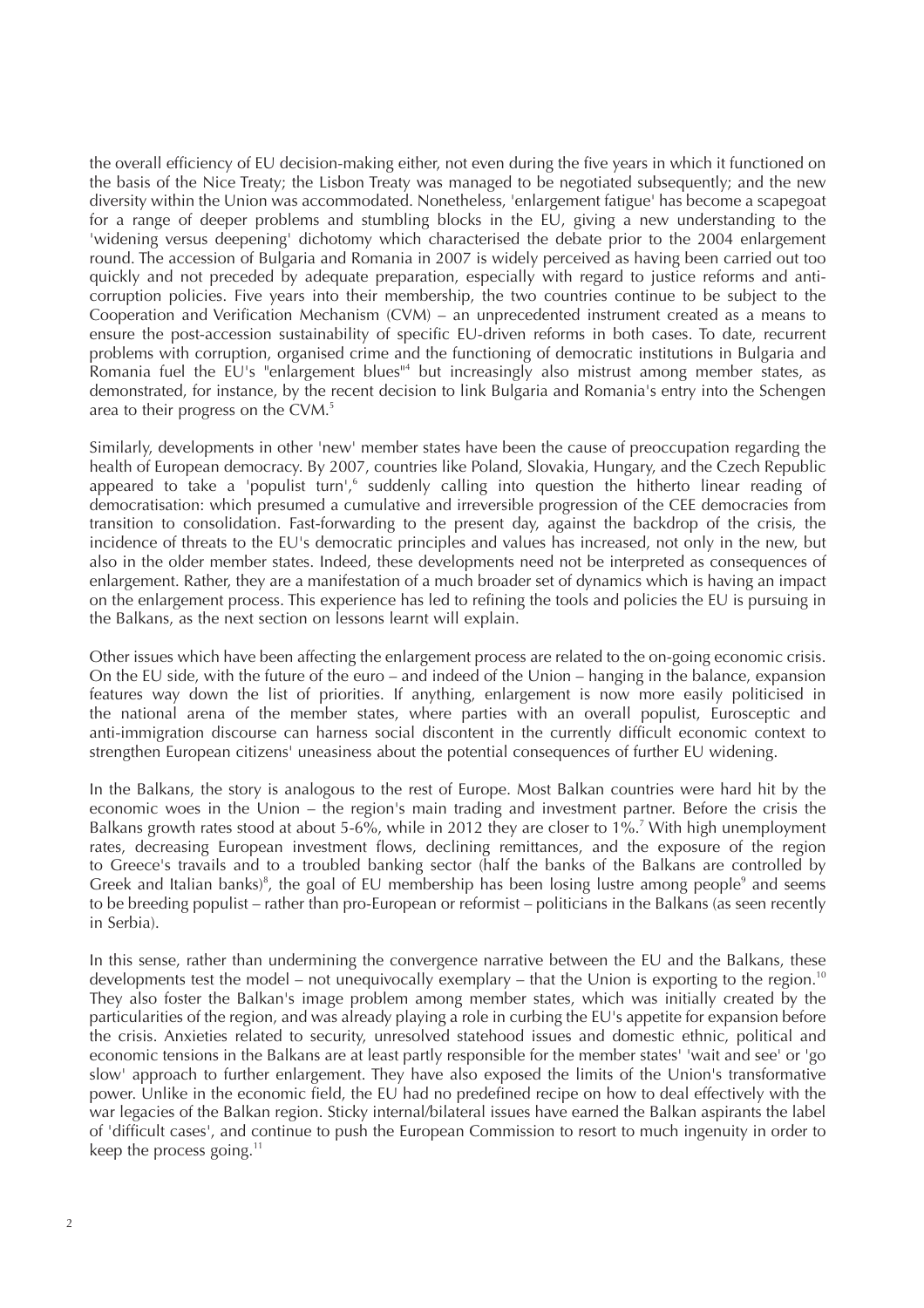Overall, a combination of concerns related, on the one hand, to internal EU developments in an increasingly complex economic climate and, on the other hand, to regional and country-specific issues, has prompted the 'creeping nationalisation' of the (pre-)/accession process.<sup>12</sup> The Council, rather than the Commission, is increasingly setting the benchmarks and conditions for progress. In 2009, for example, when Albania submitted its application to the EU, Germany indicated that it would wait for the approval of the Bundestag before asking the Commission to formulate an opinion on Albania's application. In December 2011, when the Council needed to respond to Serbia's application for membership, to which the Commission had already given a positive – if conditional – avis, the Council delayed the answer to March, requesting Serbia to further fulfil the conditions set. Berlin's decision arguably reflected preoccupation over the situation in Northern Kosovo. In February 2012, Serbia's candidature was again put in jeopardy by Romania's demand to add a new condition regarding the Vlach minority in Serbia – a request that did not meet support among the other members of the General Affairs Council.

These examples illustrate that the member states are using more entry points to control the accession process, which makes the whole initiative more unpredictable. In turn, in the region, this raises doubts over the EU's commitment to enlargement, with consequences on the EU's credibility and ability to exercise leverage to promote the reforms it deems necessary for the transformation of the region.

#### **2. Lessons learnt and not learnt**

In view of these recent experiences, the EU, and most specifically the Commission, has learnt a number of lessons which have been incorporated into the EU's renewed enlargement strategy. First, the (pre-)/accession process has a much stronger focus on good governance criteria – maintenance of the rule of law, independent judiciary, efficient public administration, the fight against corruption and organised crime, civil society development, and media freedom. While there still is scope for improving policies in these fields to ensure a deep democratisation process, the shift in emphasis does represent a change in gear as a consequence of the 2004-7 enlargement rounds.<sup>13</sup>

Second, Croatia's negotiation process has made it evident that all the above-mentioned are difficult areas of reform, which cannot be effectively addressed in just a few months' time. For this reason, the EU now favours getting an early start on the toughest negotiation chapters – such as Chapter 23 on Judiciary and Fundamental Rights and Chapter 24 on Justice, Freedom and Security. In June 2012, Montenegro was the first country to start its EU accession talks precisely with these two chapters and, in their turn, the remaining Balkan aspirants will have to conform to the same course.

Third, in order to improve implementation, the method for applying the conditionality has become more exacting, by tying any steps forward more closely to actual results. New mechanisms were introduced, for instance: opening, intermediary and closing benchmarks; safeguard clauses to extend monitoring; more routine procedures to suspend negotiations; and the requirement for countries to demonstrate a solid record in the undertaken reforms. And the EU is now adamant about dealing with any pending issues prior to accession, when it had learnt that its leverage was most robust.

Last but not least, the EU has expanded its toolkit to include more ingenious tactics aimed at helping with internal/bilateral impasses in the region. The logic was to circumvent the big political elephants obstructing countries on their EU track by focusing short-term attention on technicalities that can instead move forward the reform agendas of such aspirants. Illustrative in this regard is the case of the former Yugoslav Republic of Macedonia, which was recognised as a candidate in 2005, was considered fit to start negotiations in 2009, but since then saw its accession negotiations repeatedly blocked by the 'name dispute' with Greece. In March 2012, the Commission launched a High Level Accession Dialogue with fYR Madeconia, which allowed the country to make good progress on a number of priorities, thereby enabling the Commission, in October 2012, to make a stronger case to start accession negotiations with Skopje notwithstanding the name issue. In other words, the Commission is trying to help in solving any issue that can provide an alibi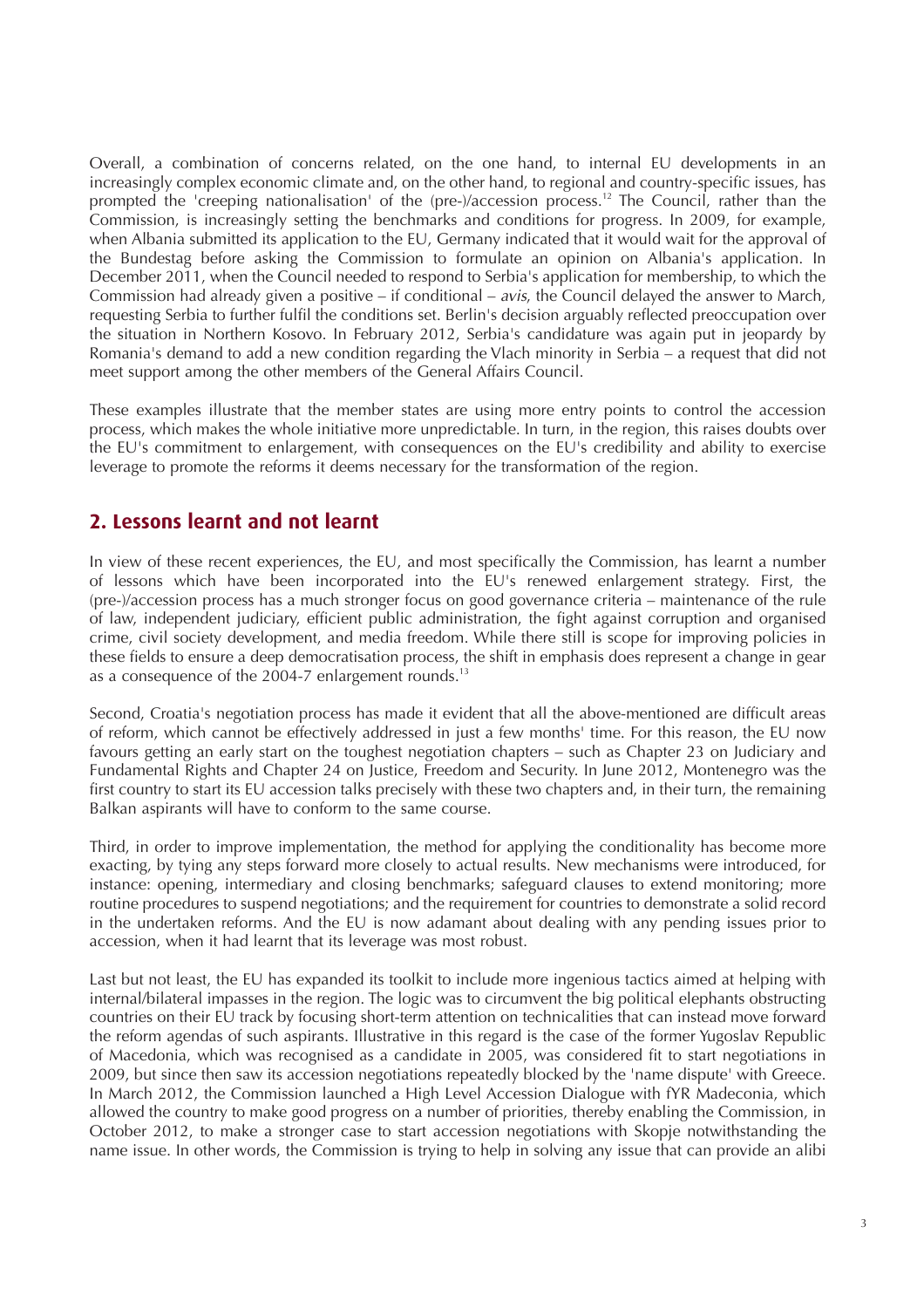to continue blocking fYR Madeconia's accession talks. The Structured Dialogue on Justice with Bosnia-Herzegovina, which kicked off in June last year, is a further example of this new approach.

Other ways in which the Commission is tightening its oversight and pressure on reforms and domestic changes is through the early screening process, for instance with Albania, towards which the Commission issued a 12-point plan to help the country overcome the two-year stalemate due to polarised governmentopposition relations.14 These initiatives also reveal a degree of intrusiveness in the internal affairs of these states, albeit on the basis of an understanding with the receiving country.

These strategies have achieved: i) a strengthened focus on rule of law, governance and democracy-related issues which is meant to help the Balkan states not just consolidate their democratic achievements but also become 'good' future member states and, equally important, ii) have kept the process of enlargement moving on a step-by-step basis rather than through grander initiatives. This has defused potential tensions within the Union over enlargement and has partially acted as a shield to some of the incursions and opposition on behalf of member states in the process.

However, the long-term sustainability of the Commission's newfound tactics is questionable. The member states remain able to stall enlargement at numerous stages of the process, and the number of disputes within the Balkans and between countries in the region and existing or future EU members stays high. In the previous round, such clashes did occur, for instance, between Italy and Slovenia. Also, Croatia's negotiations were blocked for a year because of a disagreement with Slovenia over the Gulf of Piran. The ground for these instances to multiply is fertile and the opportunities for them to hijack the accession process plenty. Slovenia is raising further bilateral issues with Croatia; fYR Madeconia's relations with Greece are made acrimonious by the name issue, recognition of minorities and other issues; Bulgaria too has raised a number of matters with fYR Macedonia. The ethnic mosaic of the region, which does not match with its internal borders and other unsolved consequences of the dissolution of Yugoslavia, means that these disputes have the potential to disrupt the enlargement process.<sup>15</sup> This could be compounded by the fact that the 'regatta approach' to the Balkans' enlargement, whereby countries in the region can enter the EU at different points in time, can allow, at least in principle, every new member state to block the accession of one of its neighbours.

Central and Eastern Europe after the Cold War had a similar mosaic. But in that case, the EU sponsored an initiative through which each and all countries signed bi- and multilateral agreements with their neighbours on mutual recognition of minorities, borders and good neighbourly relations prior to starting accession negotiations. Although the Stabilisation and Association Process launched after the war for Kosovo put regional cooperation as one of its requirements for the Balkans, the enlargement process in itself is bilateral and cannot include such conditions. Furthermore, the EU itself has no common definition of a 'minority', no legislation in the field and no acquis on border issues – thus it does not have the leverage to change the status quo through the current policy formats.

Alongside this 'not learnt lesson', there is a further aspect that relates to the far broader process of EU integration. While the 2004-7 waves of enlargement did not bring what was expected or feared by some  $-\tilde{a}$  paralysis of the decision-making process – developments in some countries did put the spotlight on the state of democracy within the Union and the lack of tools available to monitor and influence internal developments once countries join the EU. Recent political events in Hungary and Romania have made it all too clear that democratic achievements are reversible and there is not much the EU can do when backlashes happen.

Democracy is forever work in progress. If the EU is to assimilate this lesson, it will have to become better equipped to defend its democratic construction. In the aspirant countries, the EU has yet to redress the 'executive bias' of the integration process, which still prevents crucial democratic actors, such as national parliaments and local authorities, civil society organisations and the media in the Balkans from being effectively socialised and involved in their country's EU membership effort. As seen in the case of the CEE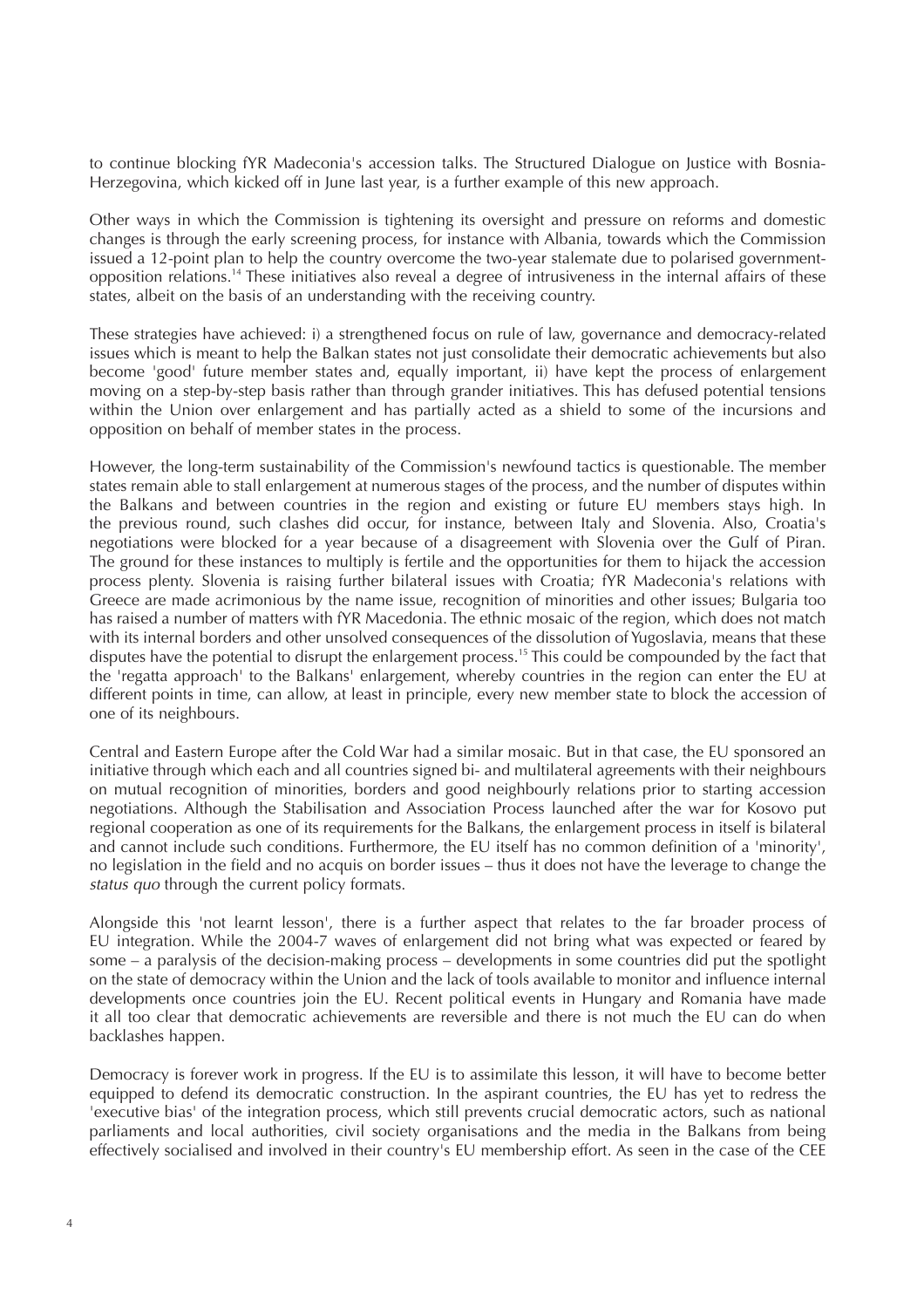enlargement, whenever policy consensus occurs at the expense of politics, with little awareness or input from the grassroots of society, national leaders get a free card to put any spin they want on Brussels-related issues (and be convincing at that): shifting blame or taking credit, as it suits them. The Union must therefore continue to interfere in the domestic functioning of democracy of its future potential members, beyond economic and judicial issues, as a kind of preventive medicine against any serious EU digestion problems once these countries step inside.

Internally, the EU-wide anti-corruption reporting mechanism that will produce the first reports in 2013 or the ´justice scoreboard' proposal of Commissioner Viviane Reding to annually rank the rule of law in the member states are only the initial timid steps in building a proper strategy and capacity for action at European level. Making sure that the best democratic practices expected from the Balkan countries are also followed in the EU, including by its older as well as newer member states, will benefit the EU and its leverage on outsiders. In this regard, aside from specific issues such as corruption, the manner in which the member states learn to deal with their shared sovereignty and to manifest intra-EU cooperation and solidarity will go a long way to demonstrating what integration is about.

#### **3. Beyond the Copenhagen criteria**

The Copenhagen criteria are not the only source of EU standards for the accession of the Balkan countries; the conditions are in the acquis, in Council Conclusions setting higher standards and making additional requests and in the Treaty of Lisbon, which states that additional conditions for accession can be set by the EU, through the European Council. This sets the bar for accession higher than in the past (though the acquis is a consequence of further integration within the Union), and potentially makes it possible to raise standards further during the process. Indeed, there have been discussions in Brussels on the opportunity of changing the Copenhagen criteria. So far, such temptations have not been translated into political action: the argument proposed by Romania to add the treatment of the Vlach minority on the issues to be assessed before granting Serbia candidate status was rejected by the other EU members. It cannot be excluded, however, that such temptations may return in the future.

Changing the basic rules of the game as laid out in the Copenhagen criteria – which include the fundamental political and economic conditions relevant to each and all of the countries seeking to join the EU – is not advisable. Instead, as experience already shows, defining measurable benchmarks or concrete targets, sensitive to the specific regional or national context, can help to effectively meet the broad conditions defining at present the Union's conditionality. Alternatively, changeable considerations are likely to undermine the EU's credibility in the region, feeding speculation that conditionality is being used as an excuse to keep the door closed to new entrants after Croatia's accession in 2013. They can also make the EU a moving and elusive target, thereby eroding aspirants' commitment to the reform agenda. This was seen, for instance, in the case of Turkey, which has grown considerably less enthusiastic about joining the EU after some member states began to show cold feet on making the country's promised prospective membership real. Similarly, Romania (and to a lesser degree Bulgaria) saw a rise in frustration with the EU after the two were recently refused Schengen accession, despite the fact that both countries had fulfilled the technical criteria officially specified for entry.

Two other aspects are arguably more important than the discussion on revising the Copenhagen criteria. The first concerns the development of a more systematic and pro-active approach to uphold democratic practices and values inside the Union. The EU's experience with enlargement can provide inspiration for devising such a post-accession-type of conditionality but, ultimately, whether this sort of instrument will have teeth or even be possible will depend on the political will of the member states.

The second issue regards the EU's absorption capacity for further enlargement. Will an ever-growing EU be able to continue to function effectively? How will its current institutional and decision-making set-up have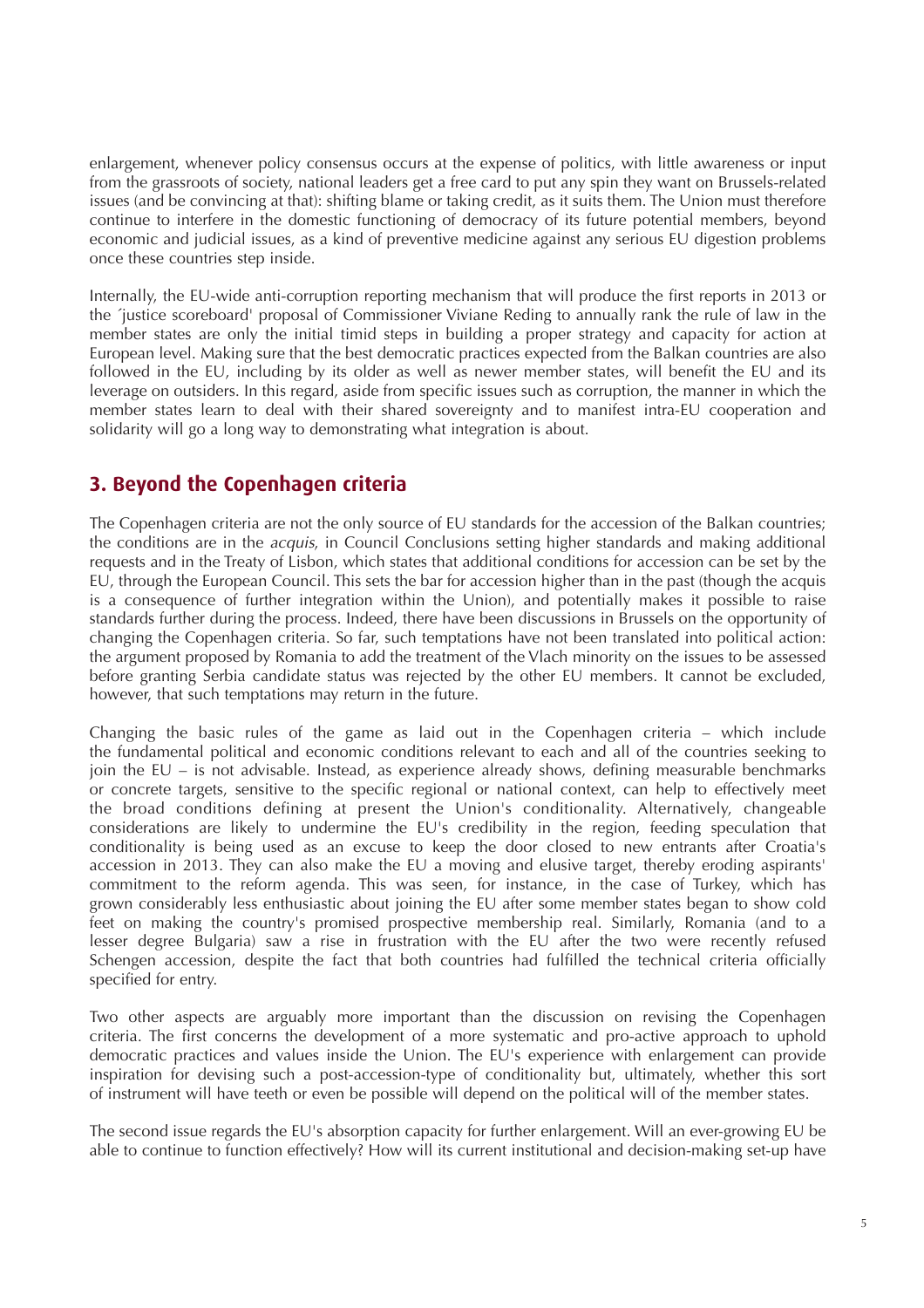to change in order to accommodate more and more members? A potential re-opening of the treaties in the context of economic governance reform could offer the opportunity to reflect or even act on proposals about this problem. However, should the pace of enlargement slow down considerably after Croatia (and Iceland?) or break down (with Turkey?), or else should the crisis result in 'inner' and 'outer' circles of member states, the EU might have to envisage new forms of (peripheral-type of) association for countries wishing to join. What would these arrangements look like? And will anything short of full membership ensure the economic and social modernisation, as well as democratic consolidation, normally required of new entrants?

To answer these questions, a serious and rational debate about the pros and cons of enlargement will be necessary in the member states and at the EU level. This will not only help to arrive at a successful enlargement strategy in the years to come – regardless of the timeframe for new accessions – but will also help to define the EU's future character and role as a global actor. From this perspective, the real question is not how the current situation in the EU and beyond is affecting enlargement but rather what enlargement can do to shape and solve the present context to the EU's advantage. This also means that sequencing is important and that it would be a political mistake to wait to sort out the crisis before thinking about the rest. Since the 1970s EU enlargement has been a key source of dynamism – driving economic, political and institutional change – in the Union. This is still valid. Enlargement is also the best – if not the only – way to deal with any outstanding problems on the EU's doorstep, and to deliver on the transformation of the aspiring countries. And it is also a policy field which can help maintain the EU's power of attraction in the wider region and credibility in the world.

Rosa Balfour is Senior Policy Analyst and Head of the Europe in the World programme at the European Policy Centre, and Corina Stratulat is Policy Analyst at the European Policy Centre.

This paper was prepared and submitted as written evidence on EU enlargement for the House of Lords Select Committee on the European Union.

<sup>1</sup> Turkey, which tabled its first application in 1987 to what was then the European Economic Community, was accepted as a candidate country in 1997 and started accession negotiations in 2005. The states of the Balkans were offered a prospect of accession at the Thessaloniki Summit in 2003. Of these, Croatia and the former Yugoslav Republic of Macedonia were granted candidate status in 2005; Croatia has since completed its accession negotiations in 2011 and is expected to join the EU on 1 July 2013, while fYR Macedonia has not yet started accession talks. Montenegro opened negotiations in June 2012, Serbia was recognised as a candidate country in 2012, Albania has applied for membership in 2009 and has received a qualified positive opinion from the Commission in 2012, and Bosnia-Herzegovina has a Stabilisation and Association Agreement with the EU but is still not in a position to apply for membership. Kosovo under United Nations Security Council Resolution 1244 is beginning to institutionalise relations with the EU but its membership prospects depend on its independence being recognised by all EU member states. In 2009, Iceland applied to join the EU, started accession talks in 2010, and is likely to terminate the accession process in a short period of time, after which the issue of membership will be subject to a referendum in the country.

<sup>2</sup> Copenhagen criteria, first defined in 1993 and reinforced in 1995, require countries wishing to join to have: i) stable institutions guaranteeing democracy, the rule of law, human rights, and respect for and protection of minorities; ii) a functioning market economy and the capacity to cope with competition and market forces in the EU; and iii) the ability to take on and implement effectively the obligations of membership, including adherence to the aims of political, economic and monetary union. In addition, the EU's capacity to absorb new members while maintaining the momentum of European integration is also an important consideration in the accession process.

<sup>3</sup> Special Eurobarometer Survey (2005) on the future of the Constitutional Treaty found that for only 6% of the Dutch and 3% of the French voters, enlargement was the reason to reject the new treaty. Moreover, in the case of France, people's anxiety was related to the EU's further expansion to Turkey rather than enlargement in general.

See http://ec.europa.eu/public\_opinion/archives/ebs/ebs\_214\_en.pdf, last accessed on 12/11/2012.

<sup>4</sup> Term coined by former European Commissioner for enlargement, Olli Rehn, in the speech for the launch of "Europe's Blurred Boundaries" at the Centre for European Reform, Brussels, 11 October 2006, found at:

http://europa.eu/rapid/press-release\_SPEECH-06-603\_en.htm?locale=en, last accessed on 9 November 2012.

<sup>5</sup> Pascouau, Yves (2012), "Schengen and solidarity: the fragile balance between mutual trust and mistrust", EPC Policy Paper, European Policy Centre, Brussels: July.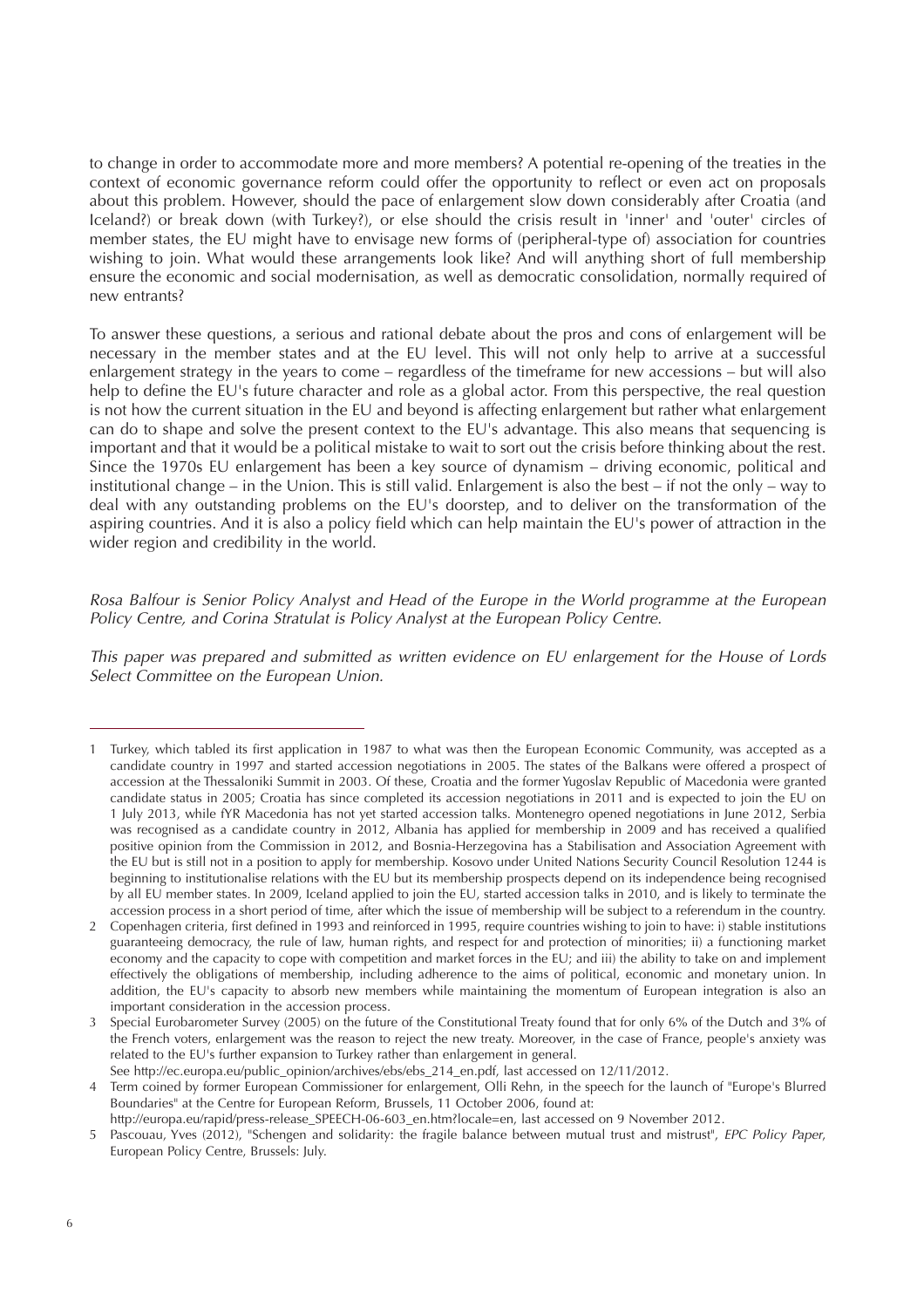- 6 See, for instance, Rupnik, Jacques (2007), "Is East-Central Europe backsliding? From democracy to populist backlash", Journal of Democracy, Volume 18, Number 4, pp. 17-25; all contributions to this special issue of the journal are dedicated to this topic. 7 World Bank (2012), "South East Europe – Regular Economic Report", released in June 2012.
- 8 Bechev, Dimitar (2012), "The periphery of the periphery: the Western Balkans and the euro-crisis", European Council on Foreign Relations, London: June.
- 9 Gallup Balkan Monitor polls show that the popularity of the EU in the region has been declining but is still respectable, around the 50% mark at the low end. While the very rationale of joining the  $E\breve{U}$  – when the Union appears economically weakened and politically fragmented – was brought into question in the accession referendum of Croatia in January 2012, the result was clearly in favour of membership even in this notoriously Eurosceptic Balkan country.
- 10 Stratulat, Corina (2012), "EU enlargement to the Balkans: the show must go on", EPC Commentary, European Policy Centre, Brussels: October.
- 11 Balfour Rosa (2012), "Between the past and the future: unfinished business in the EU and the Balkans", EPC Commentary, European Policy Centre, Brussels: June.
- 12 Hillion, Christophe (2010), "The creeping nationalisation of the enlargement process", SIEPS Paper, Stockholm: November.
- 13 Balfour, Rosa and Stratulat, Corina (2011), "The democratic transformation of the Balkans", EPC Issue Paper No.66, European Policy Centre, Brussels: November.
- 14 Stratulat, Corina and Vurmo, Giergii (2012), "Opportunity knocks: can the EU help Albania to help itself?", EPC Policy Brief, European Policy Centre, Brussels: March.
- 15 Balfour, Rosa and Basic, Dijana (2010), "A bridge over troubled borders: Europeanising the Balkans", EPC Policy Brief, European Policy Centre, Brussels: November.

EPC Discussion Papers aim to promote debate about current issues. The views expressed are the sole responsibility of the authors.